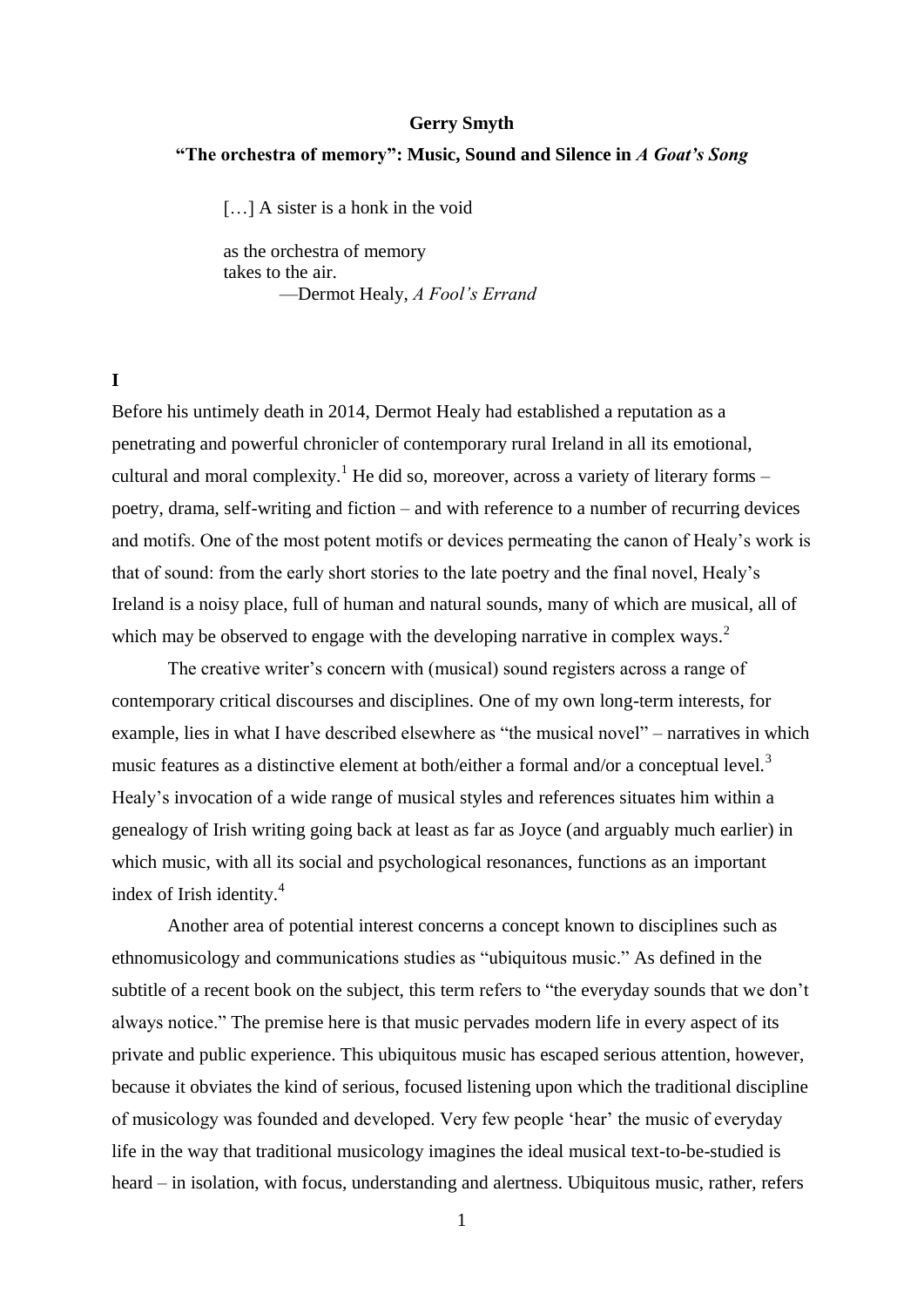to "those musical events that take place alongside other activities" (Quiñones, Kassabian and Boschi 2013: 7) – driving, queuing, eating, working, shopping, etc. – and as part of a much wider "orchestra" of social sounds: conversation, traffic, wind, bird-song, and so on.

Such a concept resonates strongly with the work produced across the thirty years or so of Healy's publishing career. His work is full of overheard music, drifting in from another room or a car radio.<sup>5</sup> It's certainly the case that music-making or music-listening sometimes takes centre stage in the narrative; in this regard, Healy was fully attuned to the seminal role played in modern Irish rural life by a wide range of music styles. Such practices tend to be only one element of a much wider sonic array in which society at large is implicated, however. From the evidence of the writing, Healy did not share Joyce's concern to integrate music as part of a self-conscious aesthetic philosophy; he did, however, share Joyce's passion for the fabric of ordinary everyday Irish life in which music – however fragmentary, however incidental – plays a seminal role.

These two concepts (the musical novel and ubiquitous music) overlap significantly with a final theory I want to mention in this context: sound worlds. As described by one of its foremost practitioners, this notion refers to the ways in which "sound figures in bodily ways of knowing and being in the world." Such a project, moreover,

is located at a significant anthropological intersection, one where the phrase "sound worlds" conjoins its dual possibilities, namely "worlds of sound," and "sounds of the world." The idea of the former, of "worlds of sound," instantly denotes the multiplicity of distinctively local environmental soundscapes mapping the globe, and the complex ways their distinctiveness blurs as they change through space and time. Likewise, "sounds of the world" equally denotes the diversity of human musical practices both in their most distinct and their most amalgamated forms. Together the two ideas imply that sound worlds are entities both distinct and cumulative, built up from the interaction of diverse communities, diverse acoustic environments, diverse languages and musics. In short, the idea of sound worlds is that social formations are indexed in sonic histories and sonic geographies (Feld 2000: 173-4).

In this essay I want to consider what an appropriately sensitised reader, equipped with the array of theoretical concepts briefly introduced above, might make of Dermot Healy's writing. More specifically, I want to try to describe Healy's typical "sound world" as represented in his celebrated 1994 novel *A Goat's Song*. My contention is that as we approach an understanding of this particular author's "sound world," we shall simultaneously approach a better understanding of Ireland itself during a crucial phase of its modern history.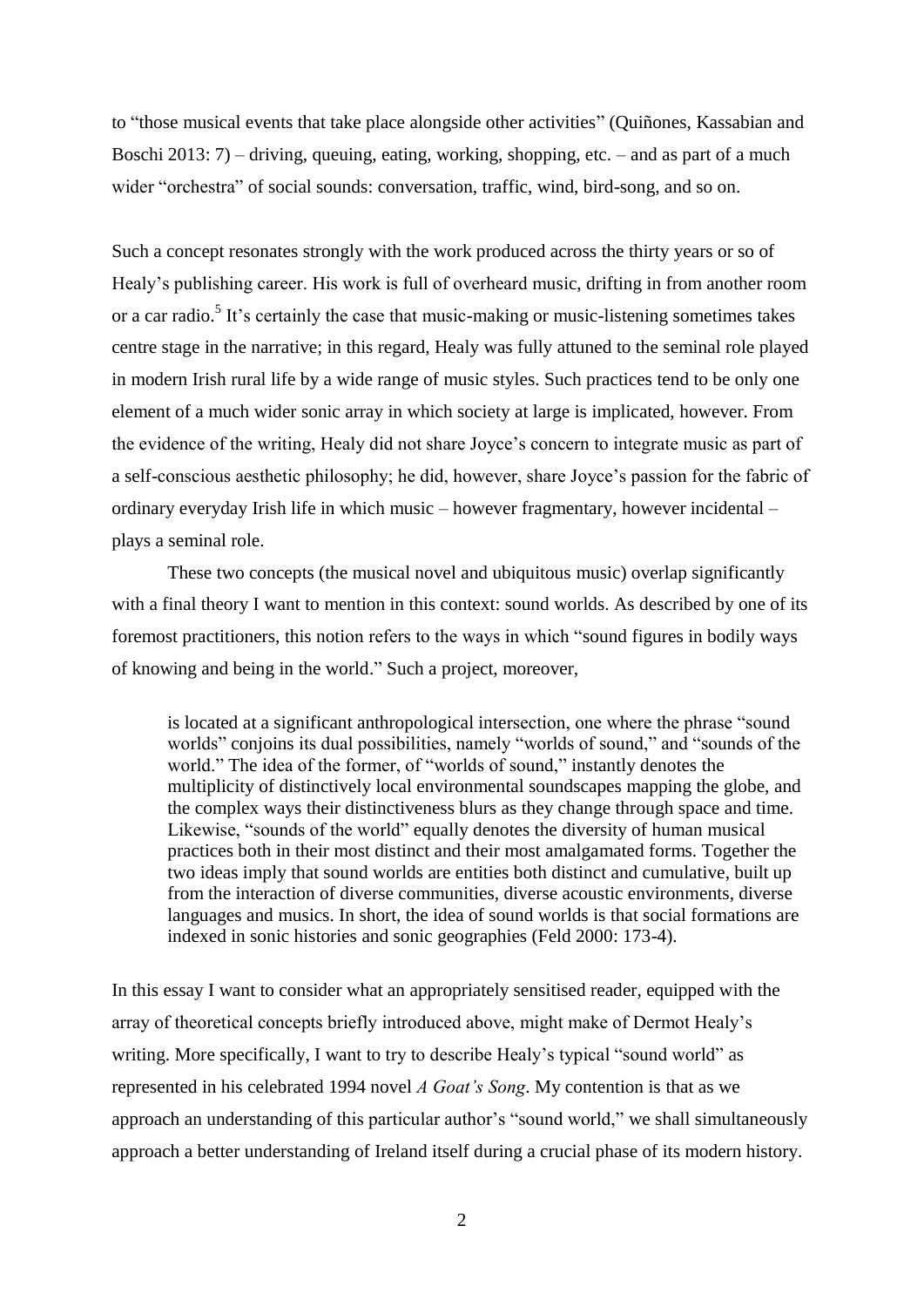## **II**

Despite its title, *A Goat's Song* is not easily recognisable as a "musical novel"; although music of various kinds is invoked throughout the narrative, none of it is foregrounded as being of especial narrative significance. This contrasts with the work of contemporary Irish novelists such as Roddy Doyle or Patrick McCabe, for each of whom music tends to embody or articulate an array of potential meanings which resonate in relation to the ongoing narrative (Smyth 2009: 65-83, 119-21). We observe this quite clearly in McCabe's *Breakfast on Pluto* (1998), for example, the title of which references *a* particular song which, if the reader knows it, reflects ironically on the life and experiences of its main protagonist. The same is true of Doyle's *The Commitments* (1987), the story of *a* (fictional) band purveying *a* specific style of music which, if the reader is familiar with it, affords a telling insight on a particular moment in modern Irish history.

Healy's invocation of music tends to operate somewhat differently. *A Goat's Song* tells the story of an ill-fated relationship between a Northern Protestant woman and a Southern Catholic man against the backdrop of late twentieth-century Irish history. In Chapter Nineteen (entitled "Oh No, Don't Stop the Carnival") the sisters Sara and Catherine Adams attend a folk festival in a field near the Mayo townland where they have a holiday home. There they run into the enigmatic playwright / fisherman Jack Ferris, whom they had first met as teenagers during earlier visits to the area, and to whom each woman is at this stage attracted. The episode represents an important moment in the developing relationship between Catherine and Jack, as the reader is enabled to observe elements of their personality and habits which will continue to grow in significance over the course of the narrative.

Part of that significance lies in the setting: a folk festival in the west of Ireland sometime in the mid-1970s. Four principal kinds of music are described throughout the episode, each of which resonates in particular ways in relation to the various characters and to the wider community in which they are invoked. The first is 'folk' music, represented here by festival headliners, Planxty. The latter were a 'super group' comprised of four leading figures from the traditional music revival which had been growing in scope and influence since the previous decade. In terms of their age, their virtuosity, their repertoire and their iconography, Planxty embodied what might be described as the *progressive* wing of the *traditional* revival – and this is interesting in the context of a story which is in part about the ways in which the past continues to warp the present.<sup>6</sup> It's also interesting that Healy invokes the music without ever attempting to describe or reproduce what it actually sounds like: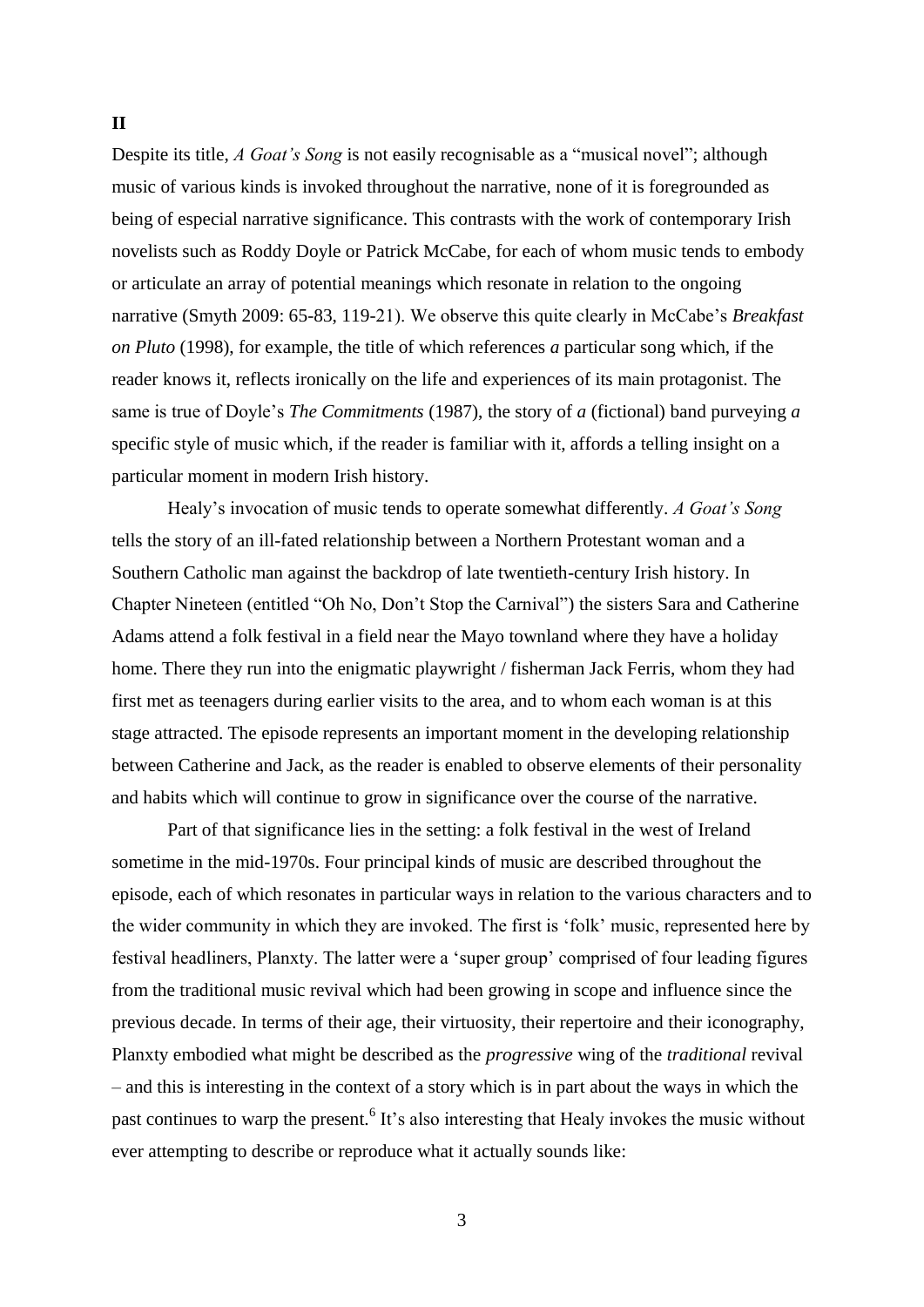Inside, the new generation were screaming for Planxty. The musicians must have come on because a great roar arose. Over the speakers came the bodhran and the mandolin, the bazooki and the Uilleann pipes. Then Andy Irvine began singing "A Blacksmith Courted Me" (243).

Now, some of Healy's readers may be familiar with Planxty's version of this song, others may not; it's interesting to observe, however, that the author does not attempt to transpose that version into some form of literary discourse by using metaphors or other figures to try to integrate the (necessarily absent) musical discourse into the present narrative. It's true that the title of the song is suggestive, offering an ironic commentary on the evolving affair between Jack (associated in part, like the blacksmith, with manual labour) and "me." But the music itself remains curiously de-emphasised, unlike in the work of McCabe or Doyle; it's simply there, one element amongst many within this community's complex soundscape.

The musical taste of this "new generation" is set against the three other forms of music invoked in the episode:

In a white suit a crooner from the fifties sang Walter Glynn's version of "Where My Caravan is Resting," then came a local fiddle band who played too fast to dance to, then a long-retired country-and-western showband from Castlebar who looked into each other's eyes as they swept through old popular airs.  $(239)^7$ 

Each of these styles embodies characteristics and connotations located at some remove from that embraced by "the new generation" who have come to worship at the feet of Planxty. In this context, crooning, *céilí* and showband music are linked by a sentimental regard for the past, expressed across a continuum running between nostalgia on the one hand and 'the craic' (that mythical Irish version of enjoyment) on the other. The music of Planxty, however, seems future-orientated, impelled by a regard for authenticity and an evolving 'scene.' All these styles and traditions have met temporarily at the folk festival, in the fictional 'present' of Healy's narrative, where they form part of the sonic backdrop against which the story unfolds.

These four styles of music recur throughout the novel, where they are joined by others (including jazz and classical) and where they continue to assume important – although not defining – roles in relation to the narrative. Rock music grows in significance during Jack's Belfast sojourn, as do the three playback formats which in large part facilitated the success of rock as a popular form during the period covered in the story itself (that is, the 1950s to the 1980s): the vinyl record, the cassette tape and the transistor radio. Chapters such as "Madame George" (295-305, named for a much-loved Van Morrison song) and "Popular Songs" (391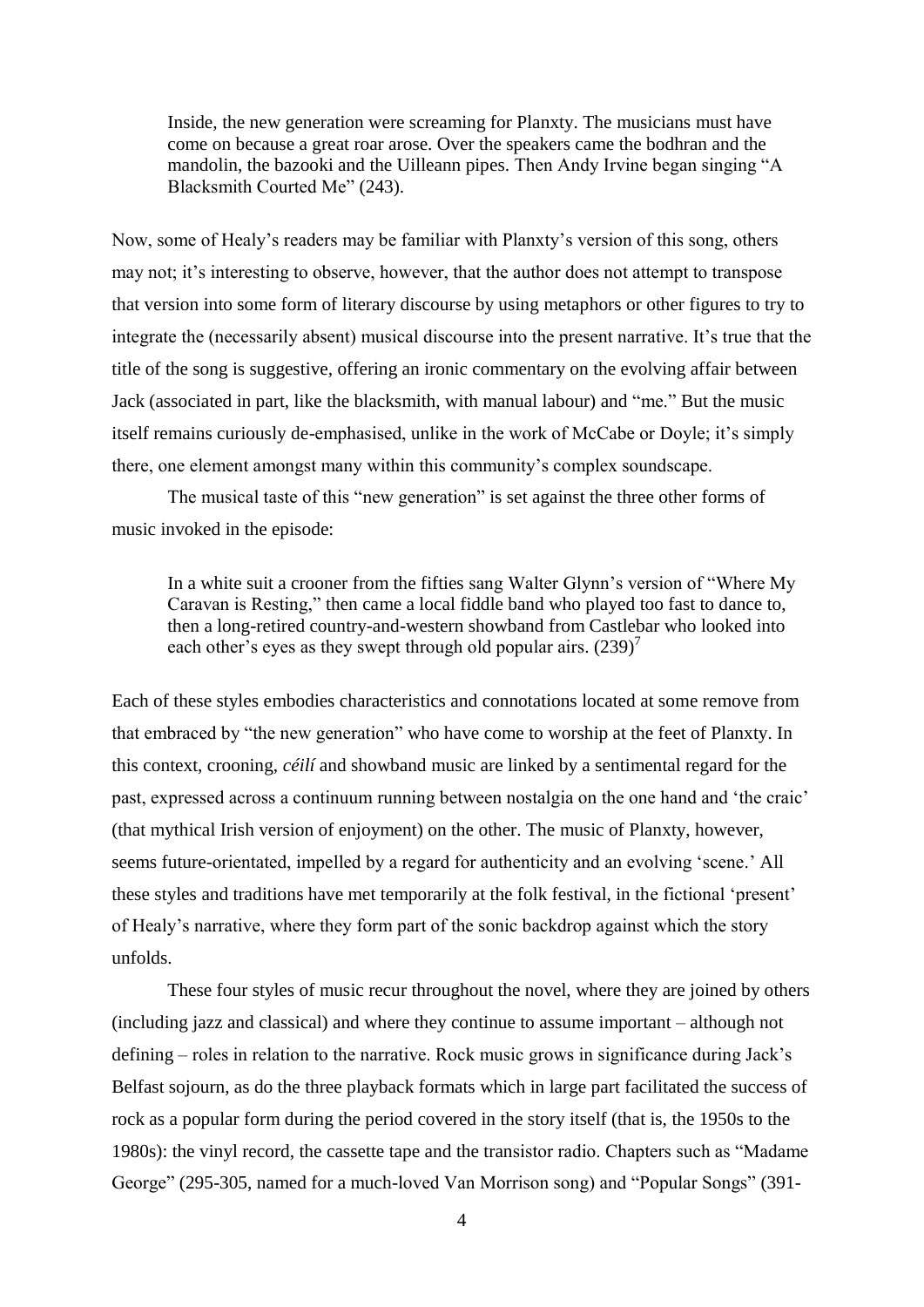98), as well as sections such as "The Musical Bridge" (319-408), signal the fact that music is a central part of the society in which this particular tragedy plays itself out, a seminal form of popular culture through which the characters engage with themselves, with each other, and with the community at large.

Much of this music, moreover, is of the kind described above as "ubiquitous"; and much of it does not appear to merit (or to receive) the kind of intense listening demanded in (popular) musicological discourse. It is, rather, casual, incidental, a vague contributing element to the sonic backdrop but one lacking the presence or the attention to solidify into a significant symbol: piped music in pubs (32); Christmas music in the streets of Dublin (36); the unidentified hymn overheard by Catherine as she gazes upon Matti Bonner's hanged body (87); the unnamed tune hummed by a nervous Jack during a meeting with Catherine (226); and so on. Alongside the songs and artists self-consciously invoked throughout the text, these examples evade the narrative's interpretive sonar; they are present, but we're not sure why or what they contribute. Neither are we at all sure how the presence (or more intriguingly the potential absence) of these musics might be affecting the texture, and thus the meaning, of this imaginary world. It's a testament to the incredible subtlety of Healy's art that he manages to evoke a musical landscape which, in its vagueness as well as its precision, so accurately reflects the sonic texture of lived experience.

So, music of various kinds and significance features throughout *A Goat's Song*. Above and beyond this level of engagement, however, any consideration of the text as a musical novel would have to take cognisance of its formal structure. It's interesting, for example, that the first section of the *narrative*, entitled "Christmas Day in the Workhouse" (3-84), is actually the final section of the *story*, and that the general thrust of the narrative is as a consequence belied by the reader's knowledge, gained during that opening section, of the ultimate failure of the relationship and its breakdown into alienation and alcoholism. Thus, the story ends (on p. 84) with Jack getting ready to write the story of his relationship with Catherine and everything that has led up to this point.<sup>8</sup> This unusual format clearly relates in some respects to the artistic discourse which constitutes one of the text's principal reference points: Athenian tragedy, in which the audience knows the fate awaiting the unsuspecting protagonist. But it's also interesting to consider it in musical terms, as a sort of overture, embodying notions of return and reprise. Indeed, such an anti- or counter-narrative gesture invokes the supremely musical effect in which the present contains within itself both its own past as well as the future towards which it is inevitably tending.<sup>9</sup>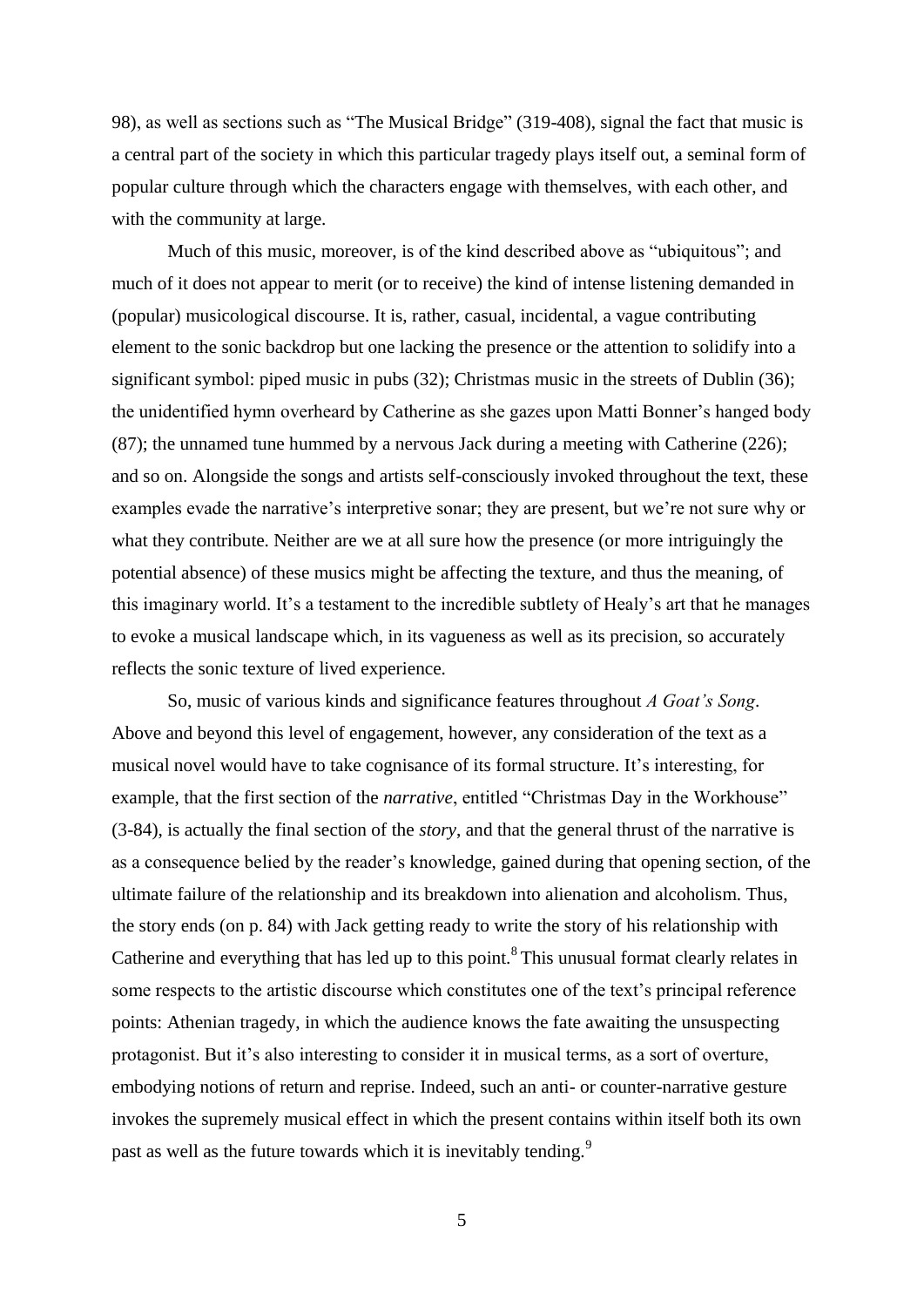Another musical effect adopted by Healy is the *leitmotif*. Particularly associated with Wagnerian opera, the *leitmotif* is a short musical phrase intended to represent a particular presence – whether character, object or idea – within the developing action of the story. As deployed in literary discourse, it is (according to an early scholar of the musical novel) "a verbal formula which is deliberately repeated, which is easily recognized at each recurrence, and which serves, by means of this recognition, to link the context in which the repetition occurs with earlier contexts in which the motive had appeared" (Brown 1948: 211). Now, every writer has peculiar 'tics' which characterise their style (Healy's "used" instead of "used to" – found throughout his work – is one example); but there are certain usages beyond this which qualify as *leitmotifs* in this context. The ubiquitous wind and the roaring sea of the Mullet peninsula seems two obvious examples, and important ones (as we shall see) given their status as crucial elements of that community's particular sound world.

Rather less obvious would be a word such as "galvanize," which occurs on thirteen occasions throughout the novel.<sup>10</sup> The process of galvanization (whereby a protective coat of zinc is applied to iron or steel fixtures in order to prevent rusting) is commonly associated with the various milieux featured in the novel (farm, sea-board and war-torn city). "To galvanise" also means to rouse or to stir into activity, something which might be regarded ironically in the light of Jack's increasing inertia. The word's repeated usage throughout the novel, however, seems to perform no specific task other than to refer back to previous occurrences and forward to future ones. And yet, as those usages recur and as the instances mount up, some other process seems to be at work. Healy, like Joyce before him, doesn't waste words; once the reader is properly sensitised, what might appear to be a 'tic' or even laziness emerges as a kind of *leitmotif*, suggesting potential resonances between various characters and contexts – resonances of which the text itself, apparently, is hardly aware. In literary terms such an effect may appear obviously poetic; like poetry, meaning is created at least partially through repeated words and images, some of them organised in relation to a semiotic (including a sonic) rather than a semantic function. The derivation of such an effect, however, is undoubtedly musical, linked to that field's unique ability to provide interpretive possibilities for the listener through subtle patterns of resonance and repetition.

I suggest that any consideration of *A Goat's Song* as a musical novel would progress along these lines, examining specific musical references (both deliberately symbolic as well as "ubiquitous") at the level of the plot while also remaining alert to formal features that rely on or invoke musical discourse in some or other fashion. Besides this, however, Healy is (as suggested above) a writer who is in some senses paradoxically at odds with the written word,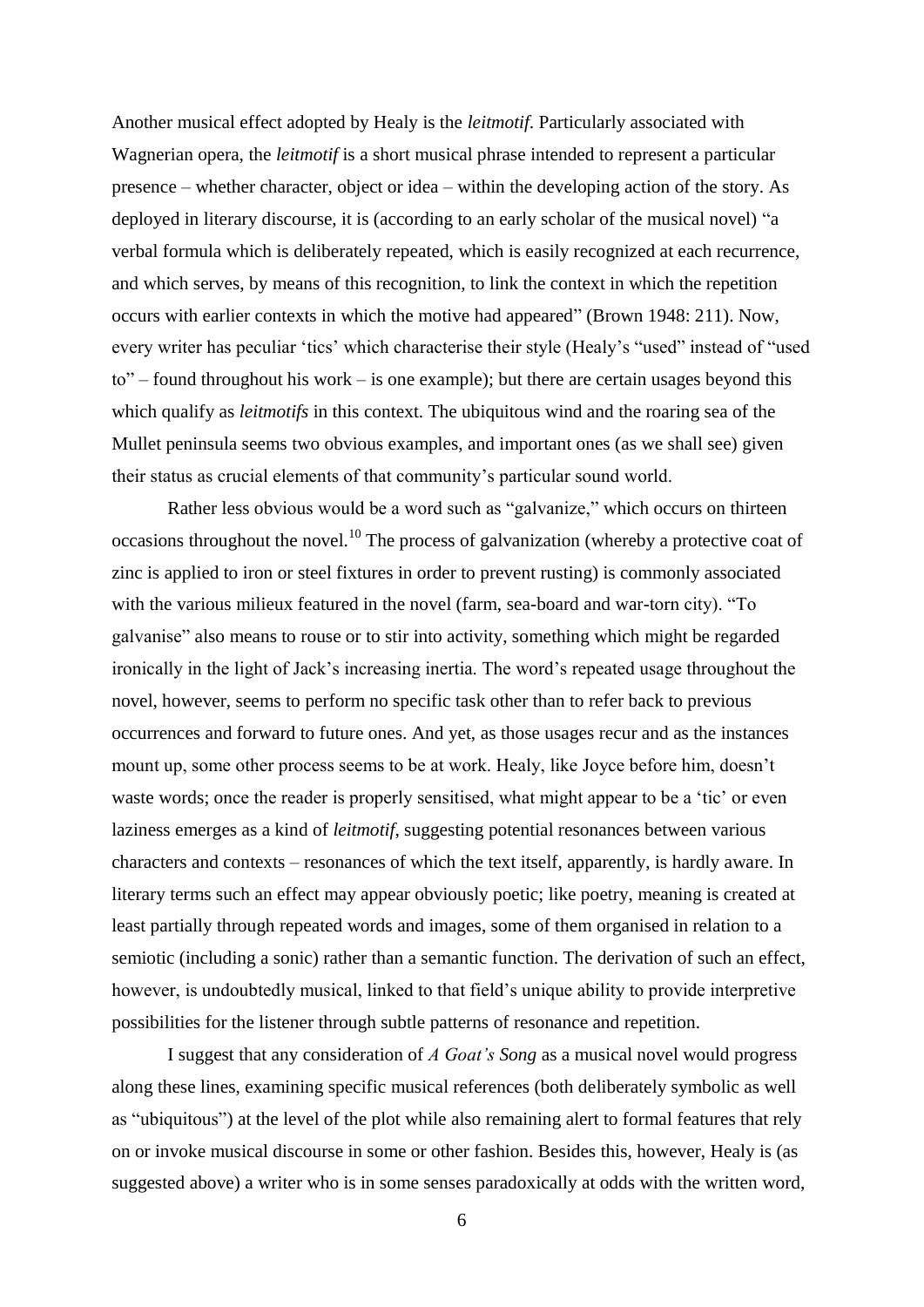and for whom sound rather than sight represents the pre-eminent mode of sensory engagement with the world. He is a writer constantly listening for and trying to transcribe into literary terms what, in his penultimate poetry collection *A Fool's Errand*, he referred to as "the orchestra of memory."

#### **III**

The various kinds of music encountered thus far qualify as "sounds of the world" in the terms described by Feld. *Céilí*, ballad, showband, country and western, rock, and so on – these denote (as quoted above) "the diversity of human musical practices both in their most distinct and their most amalgamated forms": "distinct," in the sense that this particular sonic array could only have emerged in Ireland during a specific phase of late twentieth-century history; "amalgamated," in the sense that each of these musical forms is implicitly dialogic in Bakhtinian terms – less a 'place' where Irish identity dwells than a 'space' in which Irish identity encounters a variety of 'others' and attempts to remake itself in sonic form.

Equally important for any consideration of Healy's work in general, and for *A Goat's Song* in particular, is the construction of a "sound world" through which the author attempts to encapsulate the fabric of lived experience in various Irish contexts during this period. Let's return to "Oh No, Don't Stop the Carnival" and note some of the many sonic elements which combine to form that world.

It's St John's Eve, the summer solstice, and as the Adams sisters drive from the Mullet peninsula towards the folk festival at Barnatra (a few miles inland) they see bonfires all along the coast. This level of engagement is soon accompanied by the introduction of sonic elements which offset the scopic pleasure afforded by mere sight. These sounds tend to be of three principal types: 1) human-generated; 2) non-human-generated (including animal, machine and object), although with the inference of human agency; and 3) natural.

Besides the basic inference of sound implicit in the literary convention of dialogue, examples of human-generated sound in this section (237-43) include the barking of orders to stewards; the shouting by car drivers at passing women; the exaggerated cheers and raucous applause of the audience; aggressive roars of laughter; shrieks and screams; an odd roar from outside; the clamouring of drunken outsiders; a huge cheer of nostalgia and mirth and lust; the voices of couples. At one point a stray terrier wanders into the dance tent and begins "barking furiously at the band" (240); coming so soon after the previous (metaphorical) usage, the effect of this "barking" is to suggest the proximity of the human and the animal rather than the distance between the two. The festival represents a coming together of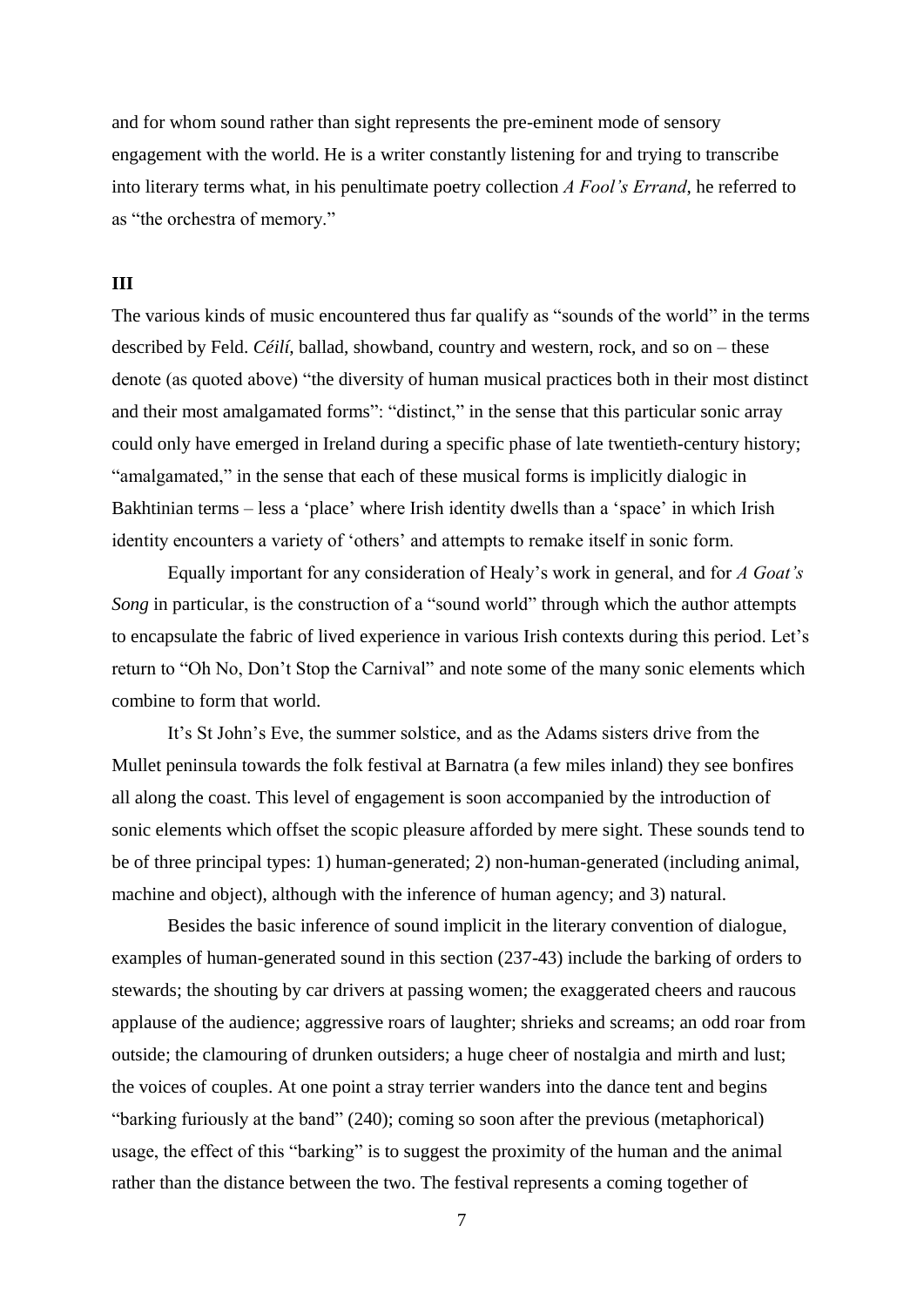individuals into a crowd, and it's interesting to observe in this list the description of sounds generated by the group rather than by any particular individual: cheers, applause, roars, clamour. Each of these sounds, in other words, concerns humanity above and beyond the level of the single unit; this is the community generating noise and listening to itself. This is the "sonic world" within which Jack and Catherine take a decisive step closer to their tragic *affaire*.

Another family of sounds contributing to this particular "orchestra" is created by the interaction of humans with objects of various kinds: in the present context, a generator hums, bicycle tyres lisp, engines moan, and footsteps clatter across a makeshift dancefloor. Besides the voice with which the species has been endowed by evolution – that exquisitely subtle instrument which bequeathed us language and endowed us with such an evolutionary advantage *vis-à-vis* the other life forms with which we share the planet – humans, it seem, generate inordinate amounts of noise, especially when they cluster together in large groups. Much of this noise is an effect of our reliance on technology – as in the list above: fire, bicycles, engines, generators, and the built environment (however temporary).

Besides the human voice and the sounds generated by human interaction with technology, the consistently dominant element in Healy's sound world is the wind. It is present throughout the section under discussion, in the "fierce" wind that makes the marquee billow and shake, and the "gusts" that assail the sisters as they walk from their car; it causes the sparks to "whoosh" from the bonfires; it "whips" the canvas, "charges" through the entrance, and threatens to carry off paper money. As Jack emerges from the toilet tent towards the end of the evening he hears the wind entering into crazy harmony with the human voices and technological noises described above, and this provides an apt and enduring soundtrack for his growing infatuation with Catherine Adams.

Healy's fascination with the sound of the wind resonates with the work of another west-coast writer, the cartographer and folklorist Tim Robinson. In *Listening to the Wind* (2006), the first volume of his *Connemara Trilogy*, Robinson recruits the ubiquitous wind of the Atlantic seaboard as a metaphor for the ways in which both the landscape and the past constantly impress themselves upon the world of the living. Like the "indefinite but enormous noises [which] are part of Connemara" (1), he writes, history also 2has rhythms, tunes and even harmonies … the sound of the past is an agonistic multiplicity" (2). This is the analogue of Healy's "orchestra of memory" – the complex harmonic sound world produced by the interaction of the human subject with the sounds of the past and the sounds of the landscape within which he dwells.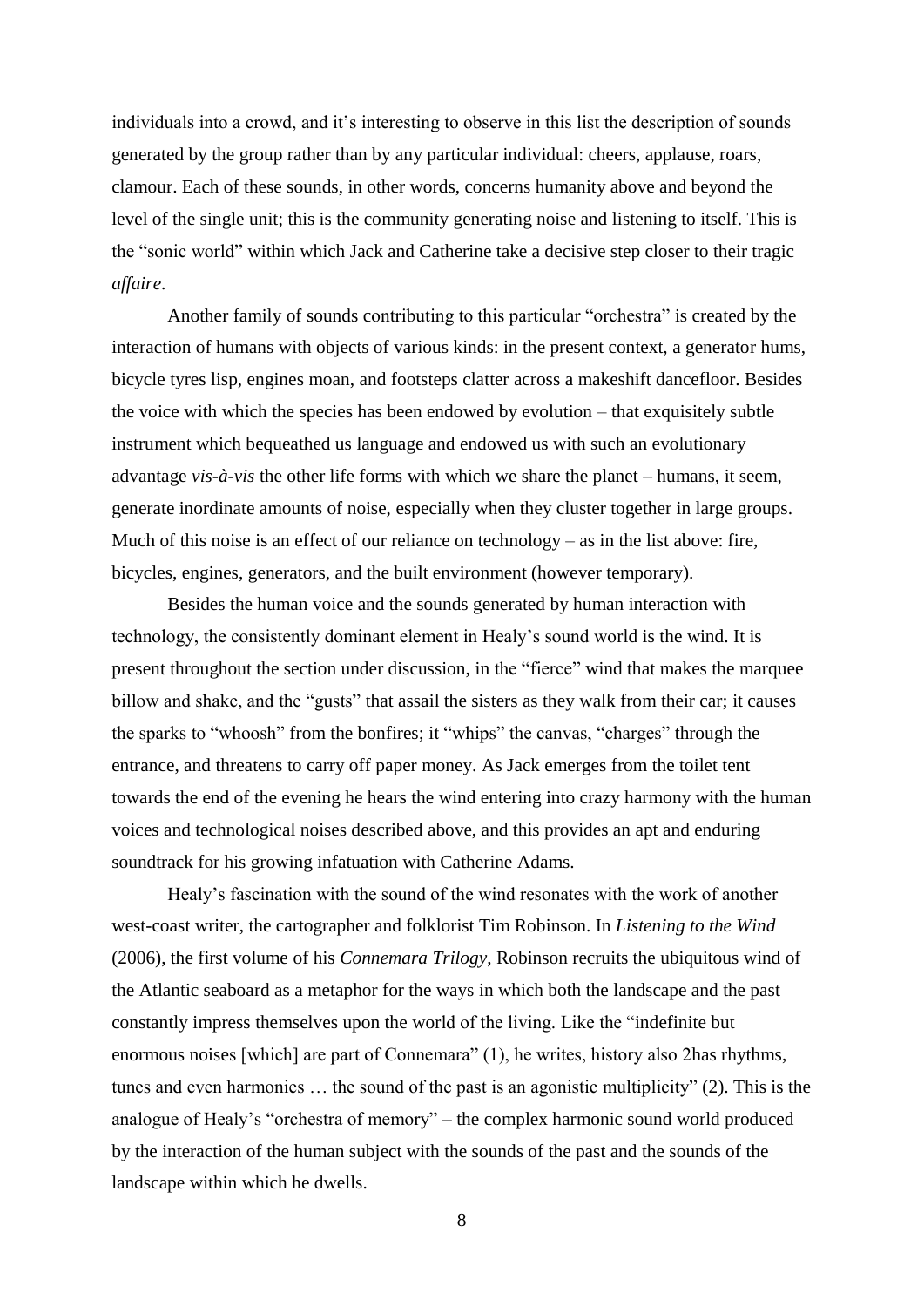All these concerns come together in these paragraphs from "Oh No, Don't Stop the Carnival":

And there was a feeling that the dance music was issuing from a wireless where the hand had not quite found the station; it was a music gone back in time; other timeless conversations kept breaking in – arguments, the mock grunts of men wrestling, women screeching; it was something dangerous, something pagan; winds from the sea blew the tunes around, loudspeakers seemed to pick up one instrument only – and all the sound woven brashly together travelled across to where a small herd of cattle watched ears-up over a ditch.

It reached the old men who stood for a moment outside the houses on the outskirts of Barnatra watching the bonfires the children had lit. It reached a woman making her way home to her daughter's. I remember those tunes, she thought. It was a small insignificant human sound, carried this way, carried that way. Sometimes not heard at all even if you listened keenly for it. (241)

The image of a badly tuned wireless brilliantly encapsulates the way in which the past constantly evades the focus of the listener in the present; at the same time, this "music gone back in time" is the "world of sound" created by the community as it continually makes and remakes itself. It is a world full of human sounds – grunting men, screeching women – but one also full of the ubiquitous wind, that insistent sonic backdrop to everything that is said or done or thought in this world. All these sounds weave together to form the orchestra of memory, the music of which may seem "insignificant," but which is in fact keyed into something "pagan" and "dangerous," something deeply embedded within the landscape. It is the sound world of this particular community; ever-present yet audible only on occasion, and then only by those who are properly attuned to its music. In the second paragraph, focus zooms in to anonymous, "insignificant" (in terms of the narrative) members of that community whom we observe catching little snatches of the sound world as they go about their business in the present. And the passage ends on an ominous note: sometimes, one cannot hear the orchestra of memory no matter how hard one listens; sometimes (and this may describe the condition awaiting Jack Ferris) one becomes desensitised to the music of the past and the music of the community. Sometimes, most terrifyingly, the past may simply refuse to speak.

## **IV**

This last possibility haunts Jack throughout the text – a silence representing not peace or respite, but loneliness, isolation and death. This possibility also reminds us of the fact that amongst all its other signifying capacities, the phenomenon of sound – including the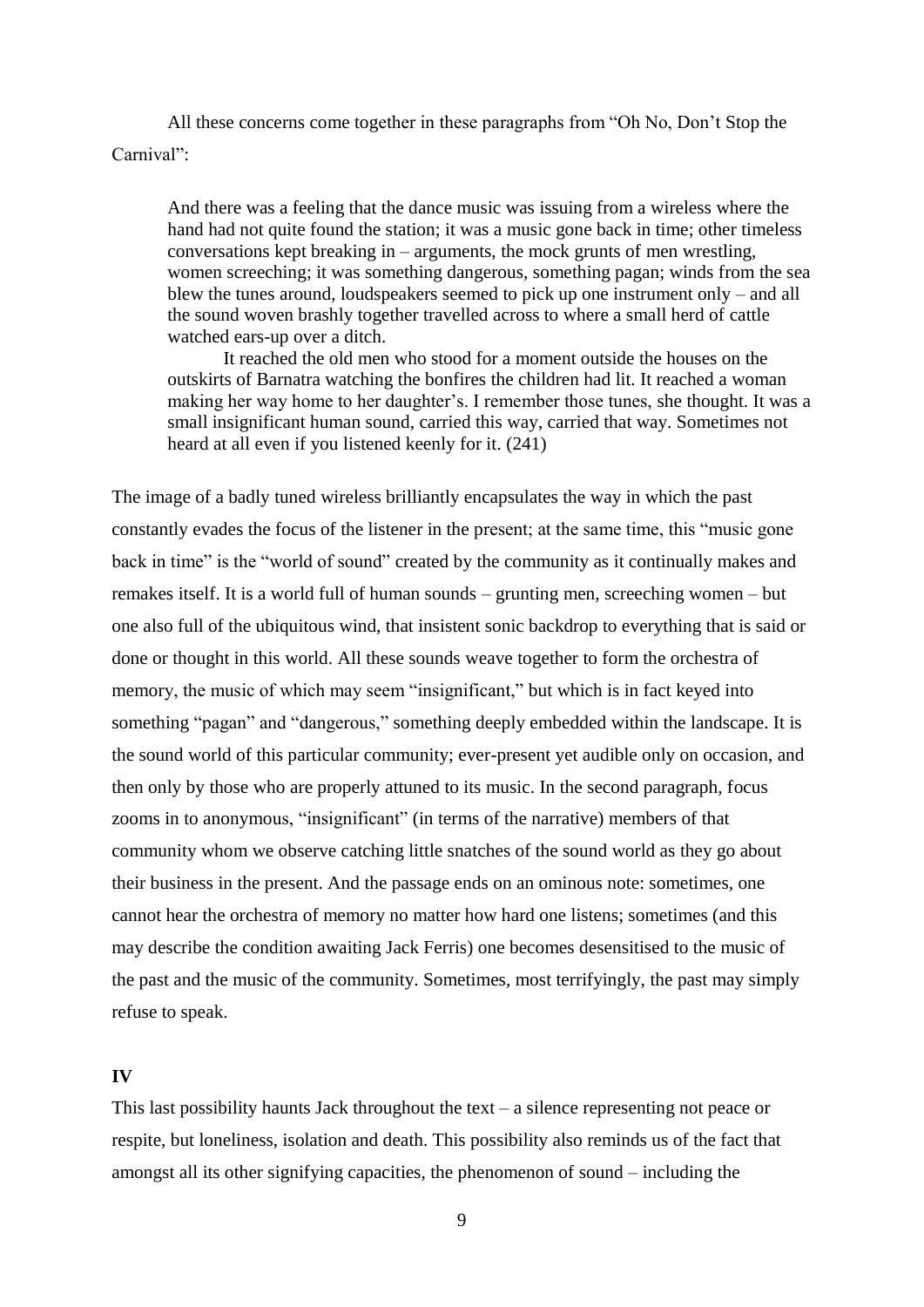organised instances of sound that we call 'music' – registers in human affairs in relation to its own recent or impending absence. The celebrated Israeli conductor Daniel Barenboim has described music as being in "a permanent, constant and unavoidable relation with silence … the beginning, the first sound, is already in relation to the silence that precedes it … the note dies," he goes on, "[and] this is the beginning of the tragic element in music" (2006). The reference to tragedy brings us back to *A Goat's Song*, the title of which (as Jack explains to Catherine during the course of the narrative, p. 227) refers to the ancient Greek myth concerning the birth of tragedy. $11$ 

Silence recurs at strategic points throughout the text; it operates, indeed, as a kind of *leitmotif*, although one characterised by the absence rather than the presence of a recognisable sound. Over the course of the narrative, moreover, it emerges that silence is multifarious and multi-accented – each instance of silence functions differently in relation to the sounds which surround it, bestowing and receiving its meaning in relation to those sounds. Silence, in short, makes a crucial contribution to the orchestra of memory.

We observe this particularly in relation to the friendship between Jonathan Adams, the failed Presbyterian minister turned Northern Irish policeman, and his Catholic neighbour, Matti Bonner. In the context of Northern Ireland's sectarian history, their relationship poses in essence a question about the validity of the voice, the right to speak, and the meaning of silence in relation to both that right and that voice. The silence maintained by Jonathan and Matti on a long drive south (when Matti will stand as Best Man at Jonathan's wedding) is a positive rejoinder to the tradition of sectarian denigration (96); on another occasion, however, Jonathan hears Matti's silence as blame for his own documented Protestant aggression (134). The "fatalistic silence" (97) that assails Jonathan at Matti's graveside resonates meaningfully in relation to modern history and to his own experience, as Jonathan's entire life is in some senses an attempt to overcome the "long embarrassing silence" (100) that ruins his career as a preacher. Finally, after Matti's suicide, Jonathan comes to regard "the silence of the labourer [as] one long note of defiance" (135).

As much as their relationship is characterised and indeed organised in relation to the array of sonic practices described in earlier sections of this essay, Jack and Catherine are in some senses the inheritors of this silence. And insofar as they represent or symbolise modern Ireland, in fact, the silence of previous generations is embedded within each, waiting to assert itself as a crucial, ineluctable element with the community's sound world.

Jack follows Catherine to Belfast, where issues of "voice" and "silence" become politically charged, and where personal and public pressures combine to lead his always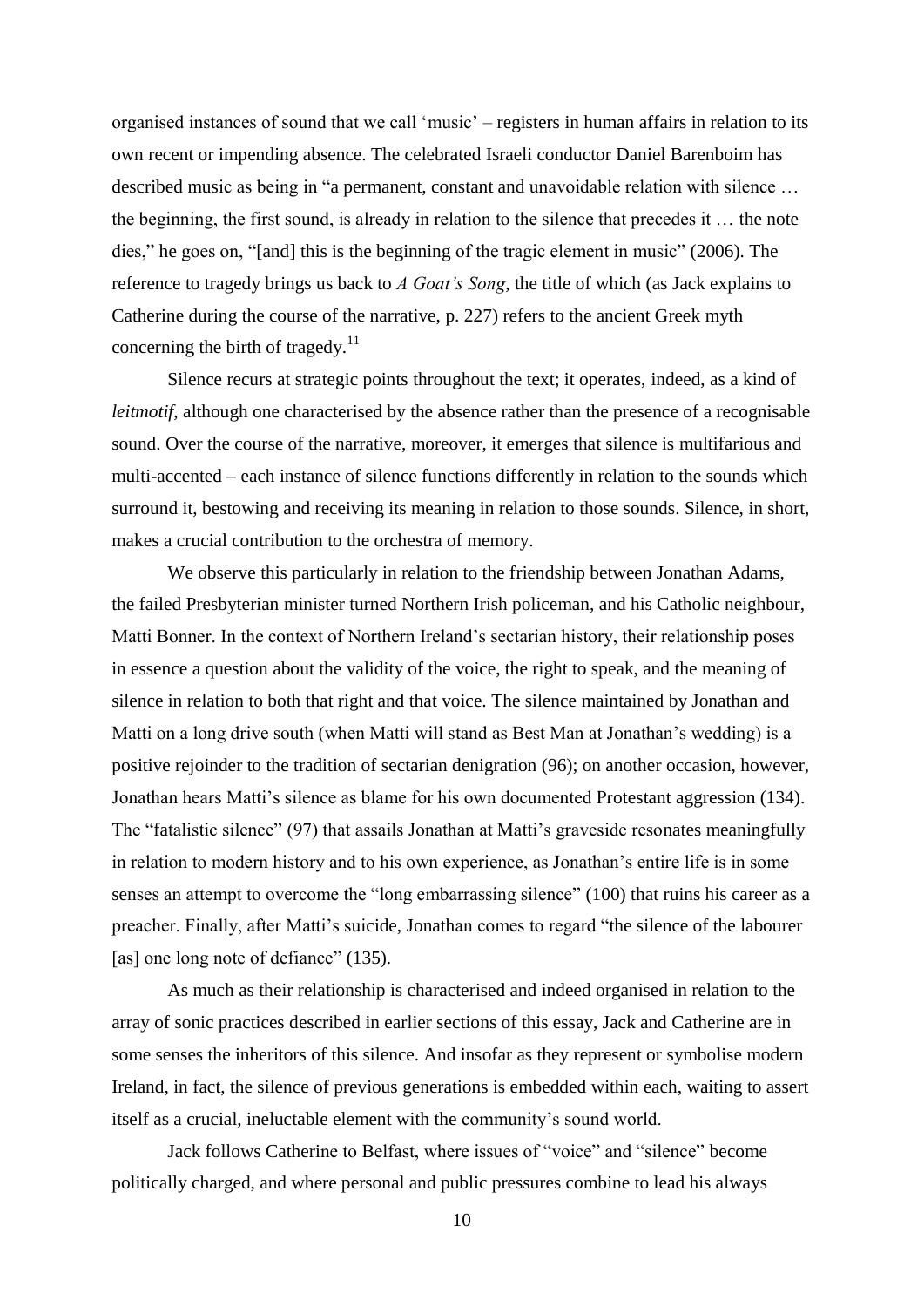fragile personality into crisis. As his alcoholism takes hold, Jack experiences "a sound he could not place running through his head. It was like the static across the trawler's radio at sea" (306). This noise is augmented by a company of internal voices – "his own crazy thoughts raging in his ears": these voices articulate feelings (guilt, self-recrimination, selfcleansing) which he attempts to repress over the course of the day by means of alcohol consumption. So insistent is the resulting cacophony, however, that it threatens to destabilise Jack entirely; only when Catherine appears does "the silence mysteriously [return and the] furies [depart]" (307).

Silence is not benign in itself, however; its significance is a function of its relationship – contextual and contingent – with sound. Just before his breakdown (towards the end of the story although at the beginning of the text, 11-12) Jack is haunted by an ominous silence: he stands by a road accompanied by three silent dogs; "the violent sea [makes] no sound" and "the surf [rises] silently"; a passing man makes no reply to Jack's salutation. This "alarming silence" is all the more uncanny because of the presence of actual sounds – tractor engines and Irish-speaking girls spilling out of a nearby house. It is "alarming" precisely because Jack perceives it so; under pressure from alcoholism and intense emotion he is losing his place within the community and, as a consequence, losing his sensitivity towards that community's sound world.

Another form of silence emerges as a response to the unanswerable questions Jack asks of himself (60). As (his) understanding approaches the realm of the unsayable, language thickens, slows down and then stops altogether, leaving in its place a silence pregnant with one very particular meaning, a first cause, a "word": alcoholism. Jack intuits this word, although at this stage he cannot or will not countenance it. Later (in the text, although once again earlier in the story), after Catherine has committed herself to the affair, she lies waiting for Jack to return from a fishing trip:

From her bed she heard someone passing over the gravel. She waited but no knock came. Then she thought, I've let myself down. Someone went over the gravel again, and even when she knew it made no sense, she listened on.

If the gate stirred in the wind her heart flitted. If the wind blew a can down the road she listened for the silence that would come and bear his step (261).

Here we find distilled many of the sonic practices which inform the particular sound world created by Healy in this text: the anonymous human 'noises off', the intense listening, the ubiquitous wind, the inanimate objects resonating in response to human desire; and the silence which envelops and punctuates everything – the silence that was present before the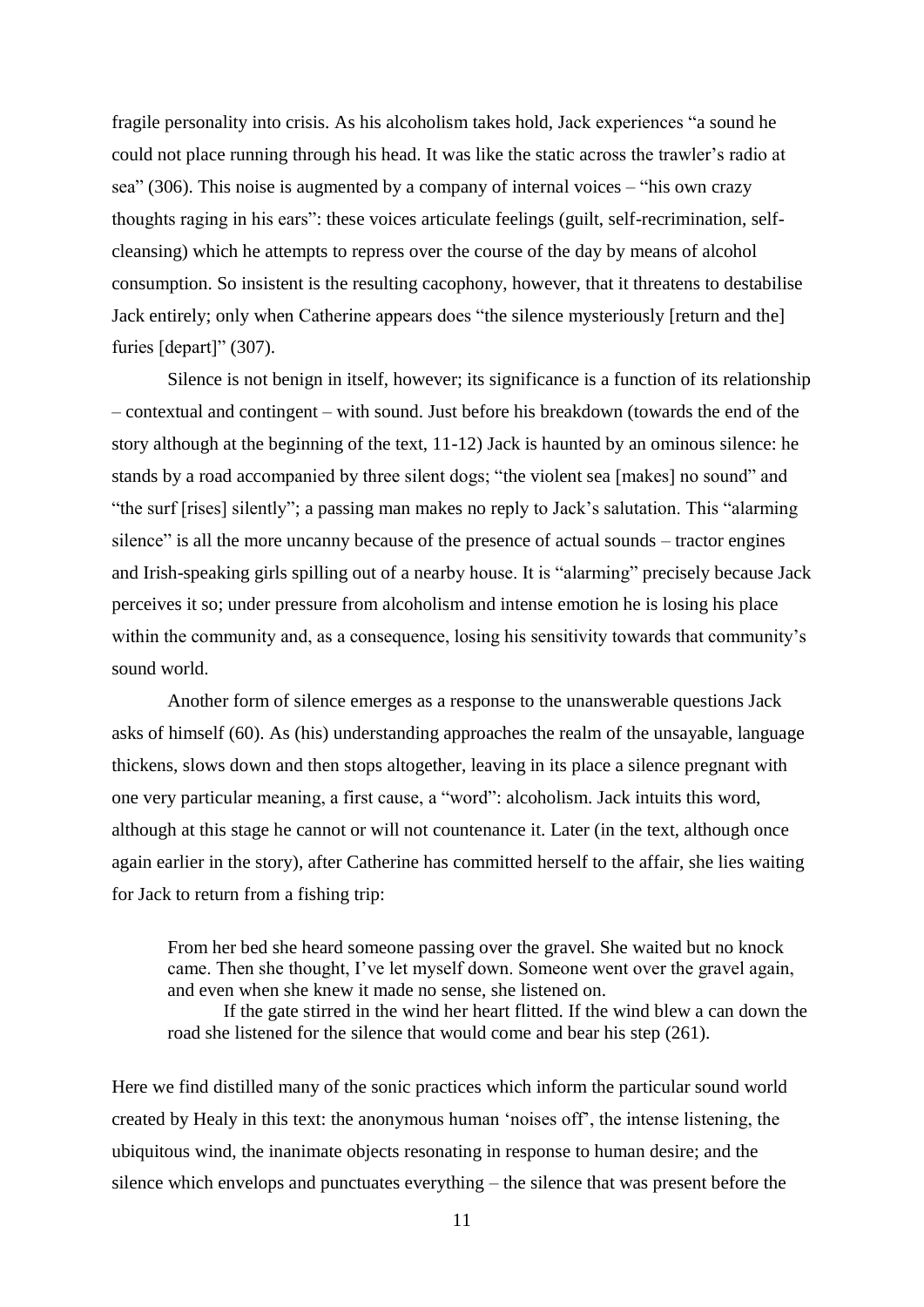emergence of this sonic community and which will still be there after that community has ceased to reverberate.

#### **V**

Of course, Ireland in the 1970s and 1980s was awash with questions to which nobody seemed able or willing to supply a credible answer; but if "alcoholism" is the implicit response to all Jack's questions, then what might it be for the question of late twentieth-century Irish experience? Sectarianism? Revisionism? Post-colonialism? Post-nationalism? Late capitalism?

One should not turn to Healy's work (or indeed the work of any artist) to discover the truth (or otherwise) of these potential responses. What one does find there, however, is a portrait of a country undergoing profound change, desperately attempting to calculate the moral, emotional and psychological debts of the past in relation to the demands of the present and the hopes of the future. Of course, this dauntingly complex equation faces every artist and every community; but part of Healy's achievement was to recognise that, for very particular historical and social reasons, the experience of change is registered most sensitively and most revealingly in this particular community's unique sound world. It is a calculation brilliantly encapsulated in the image of an "orchestra of memory" – a collection of sounds, natural and human, in which the complex "harmonies" of the past (pleasing or dissonant as they be) resonate in the present. These sounds provide an array of signifying practices through which both the community at large and its component members can approach a sense of identity – who they are, where they come from, what they want.

Healy's extraordinary achievement was to enable us to hear Ireland listening to itself.

# **Works Cited**

- Barenboim, Daniel. "In the Beginning Was Sound." *Reith Lectures* 1 (7 April 7 2006). Web. 3 June 2015.
- Bauerle, Ruth H. *The James Joyce Songbook*. New York: Garland, 1982.
- --- Ed. *Picking up Airs: Hearing the Music in Joyce's Text*. Urbana: University of Illinois Press, 1993).
- Bowen, Zack. *Musical Allusions in the Works of James Joyce: Early Poetry through Ulysses*. Albany, NY: State University of New York Press, 1974.
- Brown, Calvin S. *Music and Literature: A Comparison of the Arts*. Athens, GA: University of Georgia Press, 1948).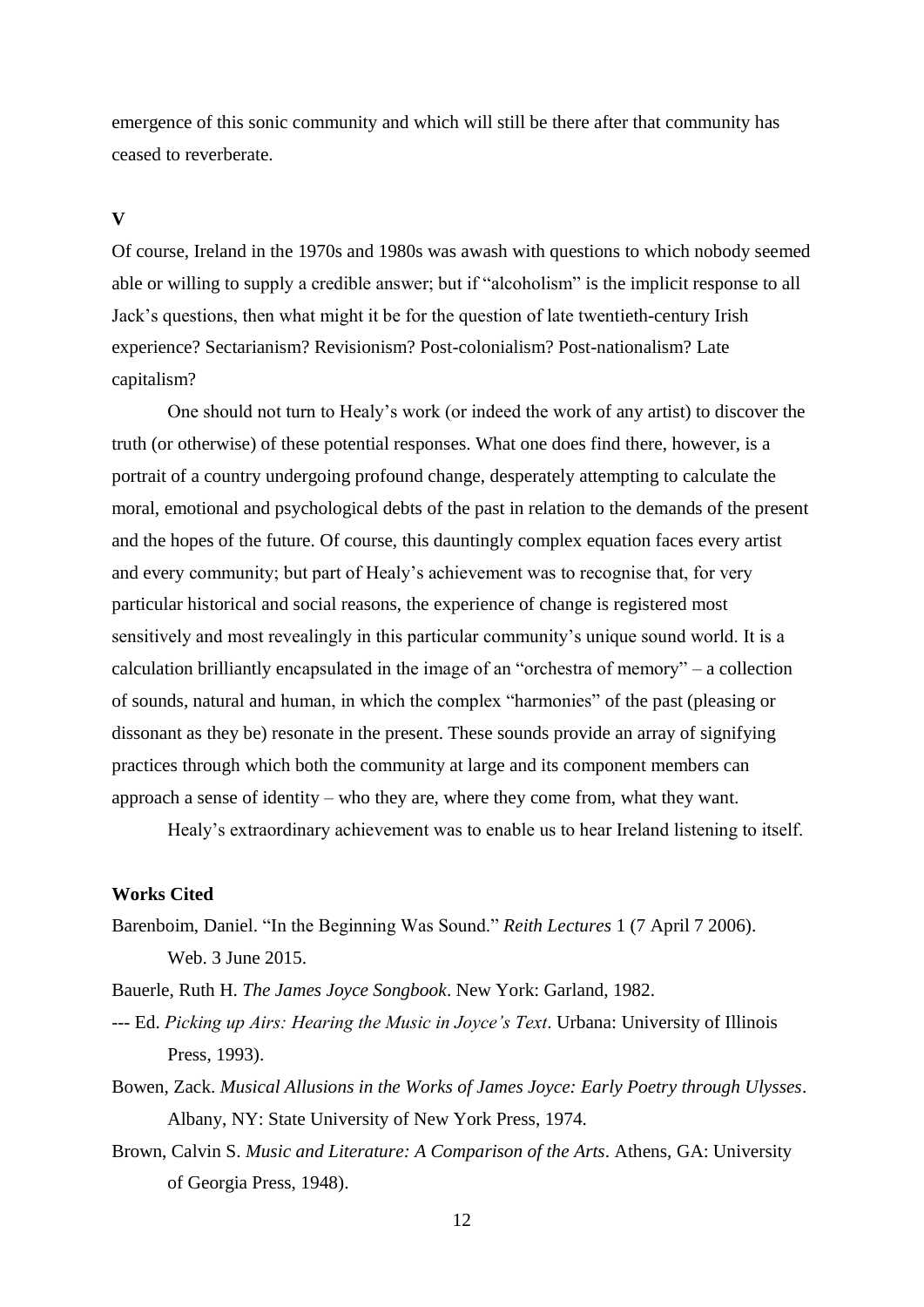- Bucknell, Brad. *Literary Modernism and Musical Aesthetics: Pater, Pound, Joyce, and Stein*. Cambridge: Cambridge University Press, 2001.
- Doyle, Roddy. *The Commitments* (1987). Vol. I of *The Barrytown Trilogy*. London: Minerva, 1992.
- Farrell, Antony, Vivienne Guinness, and Julian Lloyd. Eds. *My Generation: Rock 'n' Roll Remembered*. Dublin: Lilliput Press, 1996.
- Feld, Steven. "Sound Worlds". *Sound*. Ed. Patricia Kruth and Henry Stobart. Cambridge: Cambridge University Press, 2000. 173-200.
- Healy, Dermot. *A Goat's Song*. 1994; London: Flamingo, 1995.
- --- *The Bend for Home*. London: Harvill Press, 1996.
- --- *Sudden Times*. 1999; London: Harvill Press, 2000.
- --- *Long Time, No See*. 2011; London: Faber & Faber, 2012.
- --- *A Fool's Errand*. Oldcastle: Gallery Books, 2010.
- Knowles, Sebastian D. G. *Bronze by Gold: The Music of James Joyce*. New York: Garland, 1999.
- McCabe, Patrick. *Breakfast on Pluto*. London: Picador, 1998.
- MacLaverty, Bernard. *Grace Notes*. 1997; London: Vintage, 1998.
- Nietzsche, Friedrich. *The Birth of Tragedy from the Spirit of Music* (1872) and *The Genealogy of Morals* (1887). Trans. Francis Golffing. New York: Doubleday Anchor, 1956.
- Quiñones, Marta Garcia, Anahid Kassabian, and Elena Boschi. Eds. *Ubiquitous Musics: The Everyday Sounds That We Don't Always Hear*. Farnham: Ashgate, 2013.
- Robinson, Tim. *Connemara: Listening to the Wind*. 2006; London: Penguin, 2007.
- Smyth, Gerry. *Noisy Island: A Short History of Irish Popular Music*. Cork: Cork University Press, 2005.
- --- *Listening to the Novel: Music in Contemporary British Fiction*. Basingstoke: Palgrave, 2008.
- --- *Music in Irish Cultural History*. London and Dublin: Irish Academic Press, 2009.
- Vico, Giambattista. *The New Science*. Trans. from the Third Edition by Thomas Goddard Bergin and Max Harold Fisch. New York: Anchor Books, 1961.
- Weaver, Jack W. *Joyce's Music and Noise: Theme and Variation in His Writings*. Gainesville, FL: University Press of Florida, 1998.